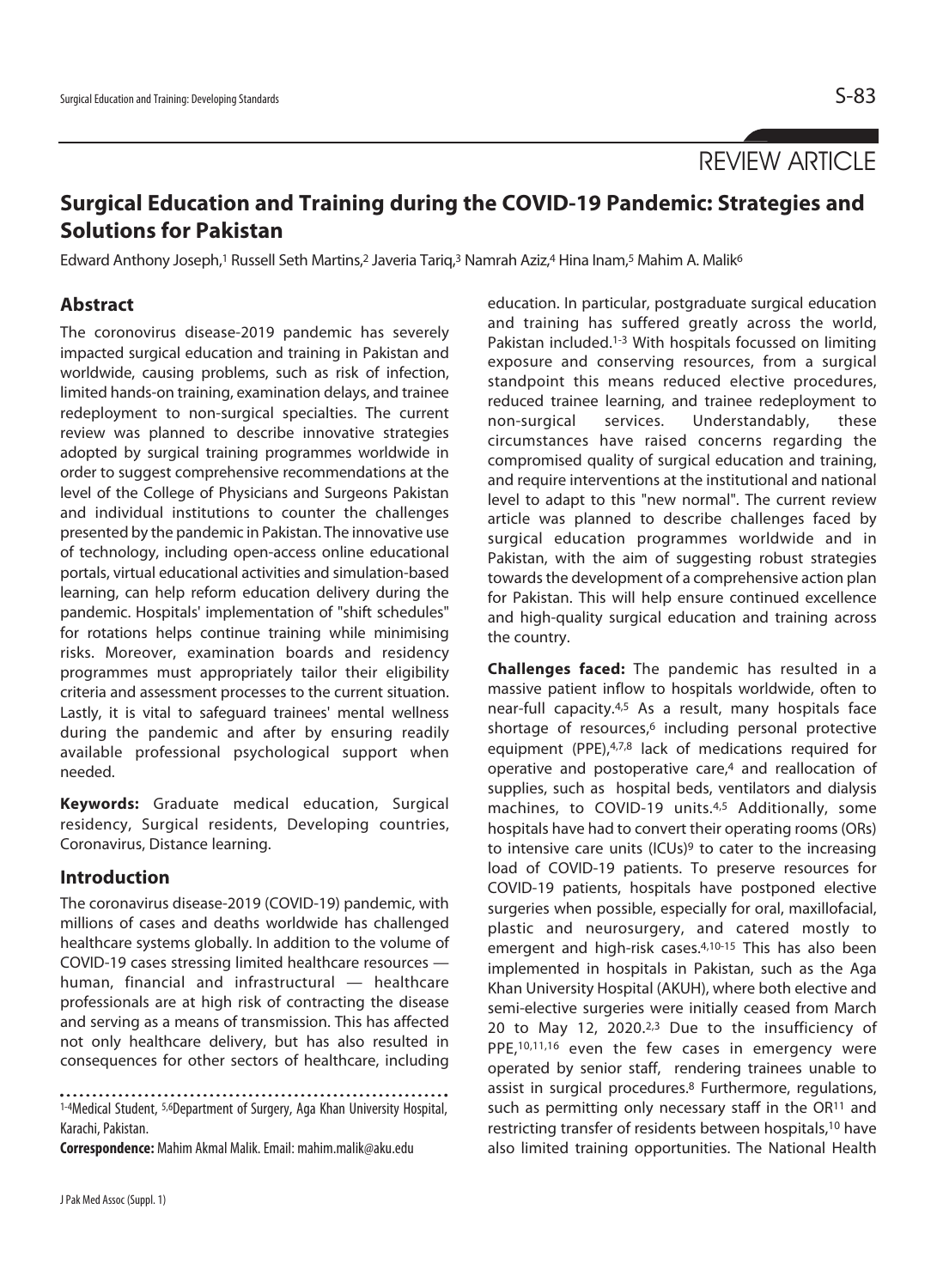Services (NHS) in the United Kingdom, for example, has advised only select hospitals to provide cardiac surgery services during the pandemic.7 It is thus unsurprising that a survey found that 86.6% surgical residents felt that the pandemic had compromised their hands-on exposure.17 In Pakistan, the highest percentage of trainees who felt this way were from paediatric surgery, urology and gynaecology.18

In order to ensure optimum care to COVID-19 patients, some hospitals launched a staffing plan whereby the majority of surgical residents from diverse subspecialties were redeployed to COVID-19-related departments, mainly ICUs or emergency departments (EDs).9,13,14,19-23 General surgery residents were more often recruited by non-surgical wards to take care of COVID-19 patients compared to residents from other surgical subspecialties,23 while cardiothoracic surgery residents were redeployed mostly to ICUs.14 Trainees therefore assumed new roles in fields different from their subspecialty of choice,<sup>4</sup> in order to expand the available workforce to cater to COVID-19 patients.15 At various Combined Military Hospitals (CMHs) across Pakistan, the redeployment to COVID-19 patient care was strongly associated with decreased training and educational activities for trainees.<sup>1</sup> This inability to work in their

**Table:** Interventions for surgical education and training during the COVID-19 pandemic in Pakistan.

| <b>Type of Intervention</b>                                  | Specific measures that can be taken                                                                                                                                                                                                                               |
|--------------------------------------------------------------|-------------------------------------------------------------------------------------------------------------------------------------------------------------------------------------------------------------------------------------------------------------------|
| Effective usage of technology                                | At CPSP Level:                                                                                                                                                                                                                                                    |
|                                                              | • Online portals with relevant resources for each surgical specialty may be created and maintained to disseminate<br>educational content across the country <sup>25</sup>                                                                                         |
|                                                              | ◆ Live, narrated intra-operative videos and educational material available for all <sup>8,28</sup>                                                                                                                                                                |
|                                                              | At Institutional Level:                                                                                                                                                                                                                                           |
|                                                              | • Conduct surgical education programmes via virtual lectures through online platforms like Zoom, WebEx, Microsoft<br>Teams etc. <sup>8,20</sup>                                                                                                                   |
|                                                              | ◆ Case discussions, clinic and telemedicine consultations can be held online <sup>6,11</sup>                                                                                                                                                                      |
|                                                              | ◆ Recorded lectures can be uploaded and revisited at convenience <sup>14,25</sup>                                                                                                                                                                                 |
|                                                              | • Simulation-based learning via computer- and phone-based simulators <sup>5,7,28</sup>                                                                                                                                                                            |
| Restructuring of surgical training curriculum                | At CPSP Level:                                                                                                                                                                                                                                                    |
|                                                              | ◆ Encourage and aid hospitals in establishing functional shift schedule formats <sup>31</sup>                                                                                                                                                                     |
|                                                              | <b>At Institutional Level:</b>                                                                                                                                                                                                                                    |
|                                                              | • Transition to a shift schedule format whereby residents are divided into small teams and scheduled to rotate<br>between time off and working different shifts <sup>8,15,30</sup>                                                                                |
| Role of board examinations                                   | <b>At CPSP Level:</b>                                                                                                                                                                                                                                             |
|                                                              | ◆ Re-schedule examinations and explore virtual methods of examination <sup>5</sup>                                                                                                                                                                                |
|                                                              | ◆ Reduce clinical time and operative case number requirements for eligibility <sup>5</sup>                                                                                                                                                                        |
|                                                              | $\bullet$ Increase the number of testing sites to reduce trainee traveling, and to ensure social distancing and PPE protocols <sup>24</sup>                                                                                                                       |
|                                                              | <b>At Institutional Level:</b>                                                                                                                                                                                                                                    |
|                                                              | ◆ Regular seminars to communicate changes in board certification for residents <sup>14</sup>                                                                                                                                                                      |
| <b>Ensuring mental wellness</b>                              | At CPSP Level:                                                                                                                                                                                                                                                    |
|                                                              | • Encourage the institutions to set up dedicated crisis hotline for residents working during the pandemic in order to<br>ensure their mental wellness <sup>30</sup> and offer medical support to residents virtually in case of any health concerns <sup>10</sup> |
|                                                              | • Clarify and regularly update institutions about changes to the board examinations/ certifications and recruitment<br>procedures <sup>11</sup>                                                                                                                   |
|                                                              | Establish protocols related to appropriate use of PPE and patient care to reduce trainees concerns of exposure <sup>15,30</sup>                                                                                                                                   |
|                                                              | <b>At Institutional Level:</b>                                                                                                                                                                                                                                    |
|                                                              | ◆ Develop professional psychological support networks to help trainees deal with acute stress and anxiety <sup>11,14,19,30</sup>                                                                                                                                  |
|                                                              | • Encourage working in teams, which allows trainees to discuss challenges and concerns and may provide stress-relief<br>through non-medical activities9,11,14,15,31                                                                                               |
|                                                              | • Employ effective strategies to reduce family transmission such as donning clean clothes before returning home<br>followed by showering <sup>10,30</sup>                                                                                                         |
|                                                              | ◆ Retain a focus on mental health even after the pandemic ends due to PTSD30                                                                                                                                                                                      |
| Changes in recruitment and selection into residency programs | <b>At CPSP Level:</b>                                                                                                                                                                                                                                             |
|                                                              | $\bullet$ Rely on self-assessment scores for the time being <sup>24</sup>                                                                                                                                                                                         |
|                                                              | <b>At Institutional Level:</b>                                                                                                                                                                                                                                    |
|                                                              | ◆ Conducting virtual interviews to select applicants <sup>24</sup>                                                                                                                                                                                                |

COVID-19: Coronovirus disease-2019; CPSP: College of Physicians and Surgeons Pakistan.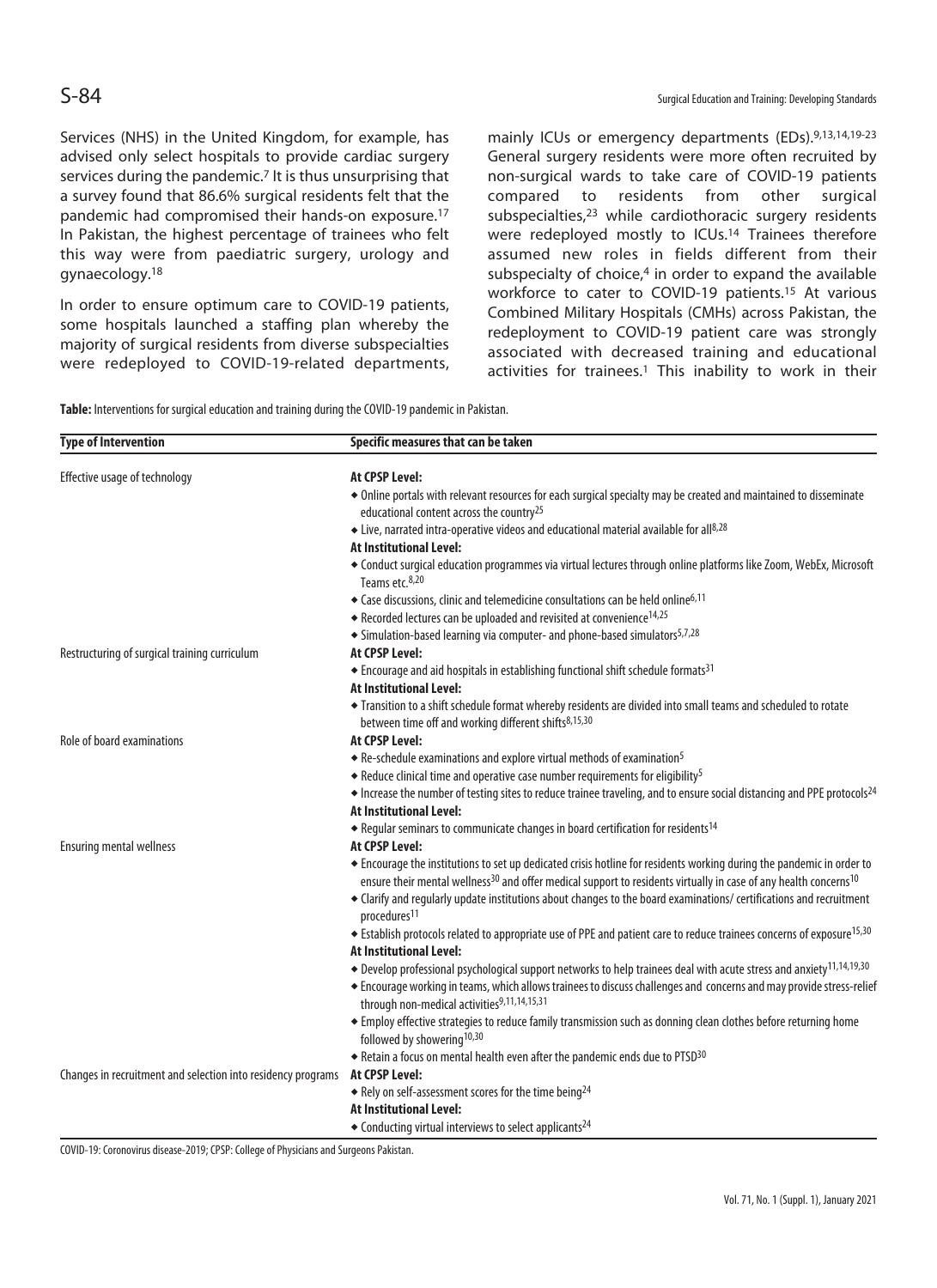originally chosen surgical specialty could result in the loss of trainees' opportunities to enhance their specialtyspecific surgical skills.12,17 For example, since residents in subspecialties, such as cardiothoracic surgery, get the most complex cases during their final year, senior residents are possibly missing out on valuable operative experience.6 Furthermore, all in-person educational activities, including labs, case discussions, conferences, structured learning sessions, multidisciplinary team meetings, outpatient clinics, wards and on-call duties have been severely disrupted by the pandemic.<sup>10-12,16</sup> In the long term, this may impact their education and board qualification requirements,11 and, in turn, their careers.23

#### **Counter Measures (summarized in the Table)**

**Effective usage of technology:** Although the pandemic led to a reduction in hands-on training, virtual education has helped to bridge the gap in teaching and learning.<sup>9</sup> Through online video-conferencing platforms, such as Microsoft Teams, WebEx and Zoom, surgical education programmes are conducting virtual lectures, table rounds, clinic consultations, telemedicine consultations, meetings, journal clubs, webinars, teleconferences, podcasts, etc.5,6,8,10,11,17,19,20,24,25 Such transitions to online surgical education have also been implemented at the AKUH and other hospitals in Pakistan with reasonable success.2,3,18,26 Such online interactions can continue surgical education, and help keep residents in the loop of patient-case discussions, clinic consultations and procedures.6,11,12 Moreover, virtual lectures may be recorded and watched at trainees' own convenience and revisited in the future.11,14,25 Virtual sessions also allow for convenient collaboration between different institutions, and online portals with relevant resources for each surgical specialty may be created to disseminate educational content among different institutions nationally and internationally.25 The Imperial College London has created an online video library showing interactions with patients, helping keep their residents updated about incoming cases.11 Similarly, the Royal College of Surgeons in the United Kingdom has provided open access to their online learning resources.<sup>24</sup> Also available are live, narrated intra-operative videos and educational material, such as those provided by the Incision Academy, which is a European online educational platform, the Journal of Medical insight, which is a peerreviewed surgical video journal, and other platforms, like Headmirror, Eyetube, Ortho-oracle, The Neurosurgical Atlas, Teach Me Surgery, Surgery Squad, and WebSurg, which can help trainees hone their surgical skills.<sup>8,11,27,28</sup>

In addition, simulation-based learning is proved to be useful in improving surgical skills and, hence, should be utilised effectively.5,11,27 Computer-based simulators or advanced surgical simulators can be used for practising a variety of surgical procedures, like valve replacements or cadaveric dissections.7,14 Phone-based simulators, like Touch Surgery, provide several surgical interventions covering a wide range of subspecialties.28,29 Likewise, several virtual interactive tools are also available for plastic surgery, such as Anatomage Table, which is a three-dimensional (3D) tool that allows dissection of cadavers virtually.29

**Restructuring of surgical training curriculum:**  Confronted with unprecedented challenges, several hospitals have swiftly reconfigured their surgical residency programmes in order to maximise benefits for and minimise risks to the residents,<sup>24</sup> ensuring adequate clinical exposure and learning while limiting exposure to infected patients.8

One solution that hospitals have followed is transitioning to a "shift schedule" format, whereby residents are divided into small teams of varying numbers and levels of expertise.15,30 They are then scheduled to rotate between time-off, working different shifts at the hospital in varying duties<sup>8</sup> or even working remotely.<sup>31</sup> Small independent teams working in isolation from each other with no inperson hand-offs help reduce chances of any potential exposure.8 The University of Washington has implemented a 3-team approach that rotates weekly around inpatient, operating, and clinical care.31 The Vancouver General Hospital has developed a pairing system of junior and senior residents reporting to a single staff surgeon, who work in 2-week shifts with 1-week off, during which they are replaced by another pair.15 The "shift schedule" has also been implemented at the AKUH where surgery trainees are split into two teams which handled in-patient and on-call services on alternate weeks.2,3,26

Hospitals reported positive results upon adopting a shiftbased schedule for their residents.30,31 The shift-based schedule reduced exposure via relegating the number of residents working to a functional minimum and reducing exposure time for each resident.30 It also compensates for a symptomatic resident, allowing them to self-quarantine and return once recovered, all while maintaining patients' and fellow residents' health.<sup>30</sup> In addition, it means that at any given time, while a portion of residents are working, there is an ample pool of residents quarantined,10,14 acting as a reserve deployment unit in case of exposure to other trainees.15

**Role of board examinations:** Delays in board examinations and graduation remain major concerns for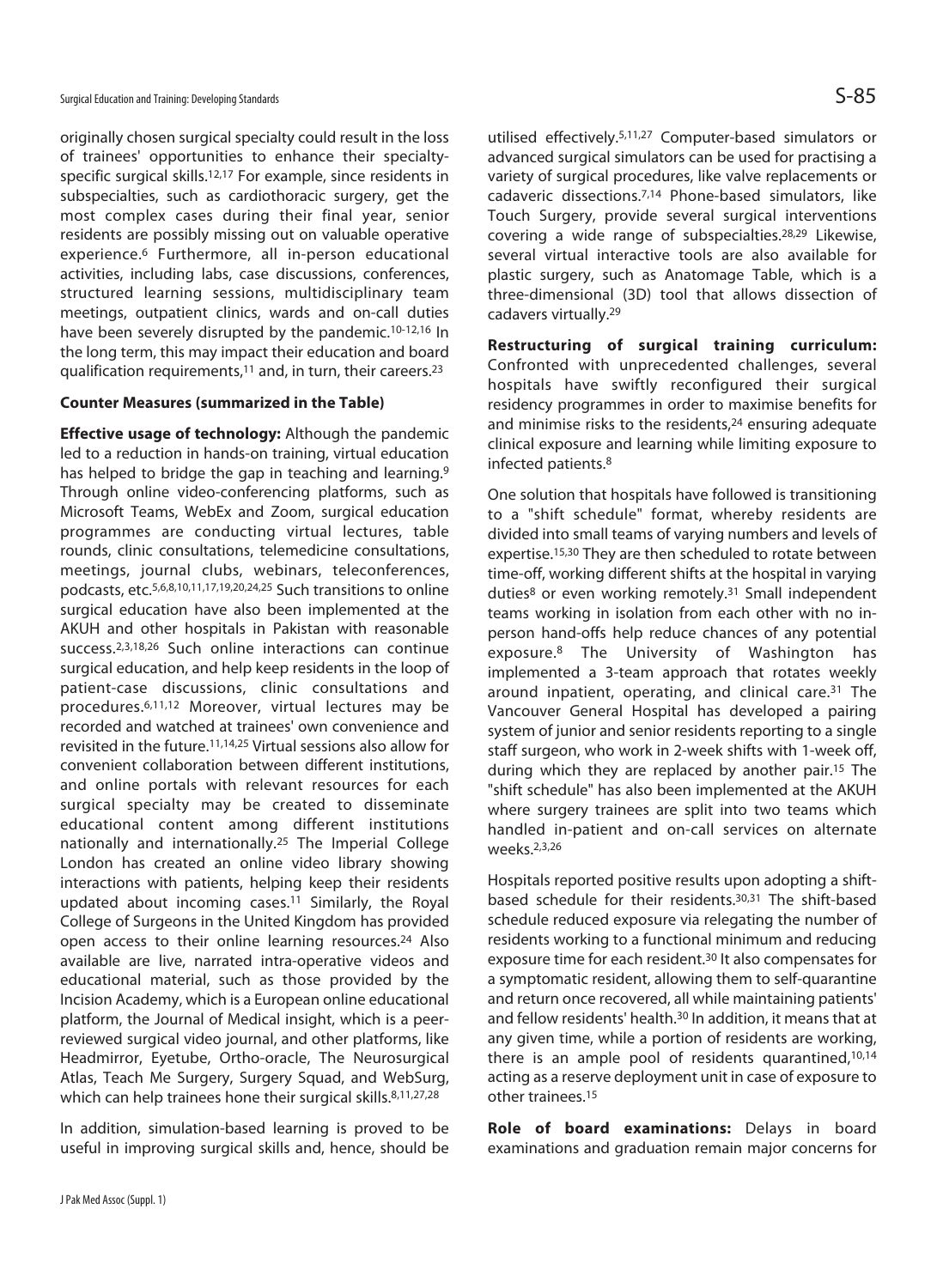surgical trainees during the pandemic. The American Board of Surgery has taken measures to alleviate such concerns, including re-scheduling of examinations, exploring virtual methods of examination, reducing clinical time and operative case number requirements for board eligibility, and extending deadlines for completion of documentation.5 The American Board of Thoracic Surgery is also exploring solutions to facilitate board eligibility for current trainees, which may feature personalised eligibility criteria keeping in mind differing institutional operative volumes.6 Similarly, UK, Canada, Australia and New Zealand postponed board examinations, with Canada also aiming to increase the number of testing sites to reduce trainee travelling, all while ensuring social distancing and PPE protocols.<sup>24</sup> In addition, a survey by Caruana et al.<sup>16</sup> found that majority of residents felt that there was inadequate communication from training bodies with regard to the impact of the pandemic on their training. To help address issues like these, the American Board of Orthopaedic Surgery conducted a series of weekly seminars to communicate logistical changes in board certification and career progression for the residents.14

**Mental wellness:** Hospital programmes have set up several measures to support the mental wellbeing of their surgical trainees, as it is important to equip the trainees with the knowledge of various psychological responses during the pandemic and the comfort to seek psychological help.10,32 Professional psychological support networks have been developed to help trainees deal with acute stress and anxiety, $11,14,19,30$  with some programmes setting up a dedicated crisis hotline for residents working during the pandemic.<sup>30</sup> CopeNYP, developed in New York, is one such telemedicine platform to combat mental stress and to devise effective management strategies.10 At the AKUH, the surgical trainees were encouraged to attend multiple mental wellness sessions in collaboration with the hospital's Department of Psychiatry.2,3

Hospital programmes have also emphasised on teamwork, as it serves to maintain a support network among colleagues, which fosters motivation and assurance.19 The team-led focus allows personal interaction between the attendings and the residents to discuss challenges, concerns regarding graduation or board certifications, and mental health regularly, as well as group bonding and stress-relief through non-medical activities.9,11,14,15,31

Trainees' concerns regarding personal exposure may be alleviated with the provision of PPEs and the establishment of protocols related to their appropriate

usage and patient-care.15,30 Medical support may be offered via virtual platforms in case of any health concern.10 Additionally, the risk of COVID-19 transmission to family has raised heavy concern among the residents.9,10,14,19,30 Effective strategies to reduce family transmission involve removing hospital scrubs and donning clean clothes before returning home, followed by showering and leaving any contaminated articles outside.10,30 Alternatively, the trainees may be offered alternative accommodation on- or off-campus.14,19

Programmes are encouraged to increase trainees' attention to self-care31,32 and continue to focus on mental health even after this pandemic ends due to a high probability of post-traumatic stress disorder (PTSD).30

**Changes in recruitment and selection into residency programmes:** The COVID-19 pandemic, with its limitations on physical interaction, has made the residency selection process challenging.24 Responses to this handicap were variable in different countries.24 In the United States, the 2020 residency selection process had already been conducted in the traditional manner.9,24 However, in the UK, Canada, Australia and New Zealand, the pandemic interrupted the residency selection process.24 While the UK reverted their process to relying on self-assessment scores, Canada, Australia and New Zealand employed remote methods, such as virtual interview, to select the applicants.24

## **Positives amidst the pandemic**

**Significant reduction of burnout due to work-fromhome arrangements:** Most residency programmes reported that the COVID-19 pandemic resulted in a reduced workload for residents due to adoption of a shiftbased work schedule.9,10,17,30 A study from Pakistan, using the Maslach Burnout Inventory, reported a decrease of >40% in burnout experienced by surgical residents before and after the onset of the pandemic.<sup>17</sup> This may be attributed to reduced working hours and operational procedures, and increased time spent with family and friends, personal hobbies and exercise.9,17,30

**Catch-up on research projects and studies:** Although the impact on surgical research activity has been variable,4,16 much of the focus has shifted to projects highlighting the impact of COVID-19,19 with global research opportunities, such as COVIDSurg and COVIDSurg-Cancer, available for trainees to participate in. Residents, especially those in the initial years of training, have been made to work from home, and reduced duty hours have allowed them to dedicate more time to research projects and studies.17,20,22,25 At the AKUH, the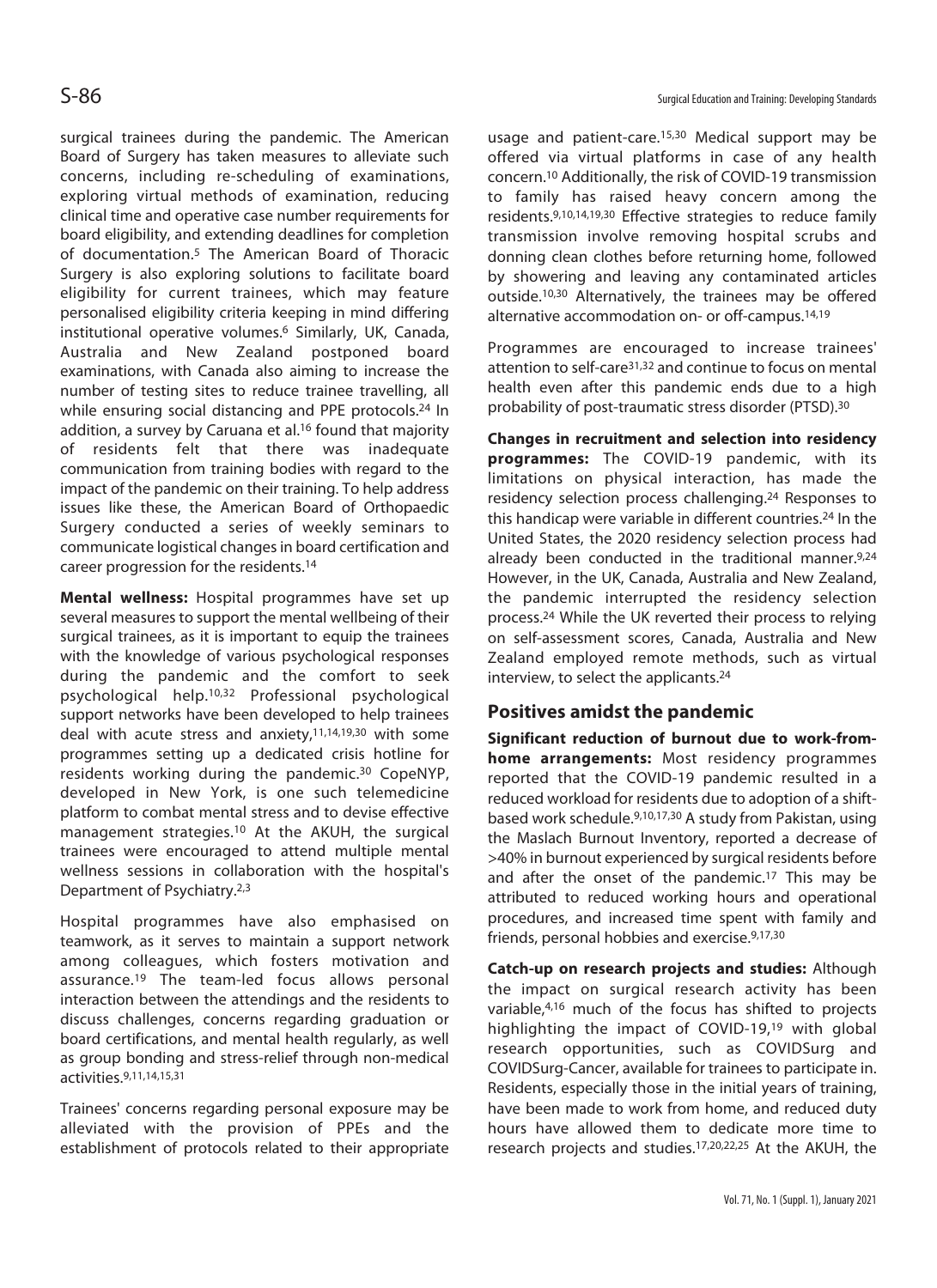residents were able to spend time completing unfinished research projects, and the institutional grant committee also facilitated research by increasing the speed of grant review by 4 times the usual.<sup>26</sup> A survey conducted by Kapila et al. showed that 65% residents were able to get involved in research more actively and 81% were able to enhance their theoretical understanding of their respective field of surgery.23 Moreover, the changes in schedules and new roles of residents provided them with time to approach their mentors and seek guidance related to career pathways and application procedures.14

**Development of non-cognitive skills:** Residency programmes normally focus on learning skills in an operative and clinical capacity. However, these trying times have provided the residents with a unique experience to develop resilience, perseverance, adaptability, self-control and leadership.9,14,16 These skills will equip surgical residents to handle pressure and reduce burnout in their future careers.14 Thus, these experiences are expected to develop characteristics associated with success in residents' personal and professional lives.14

### **Conclusion**

The COVID-19 pandemic is an unprecedented situation, and has severely impacted surgical education and training in Pakistan and worldwide. Issues including limited hands-on training, delays in board examinations, and trainee redeployment to non-surgical specialties, have likely affected surgical trainees' learning and their future careers. However, the current situation has paved the way for the implementation of novel solutions to counter the challenges presented by the pandemic. Innovative uses of technology to reform education delivery, and adopting shift schedule formats for residents' rotations have shown to be effective in continuing education and training while minimising risks to the residents. Moreover, it is imperative that educational boards and residency programmes appropriately tailor their criteria and assessment processes to the current situation. At the same time, it is equally important to ensure physical and mental wellness of surgical trainees, both during the pandemic and after it has ended. However, on the brighter side, the pandemic has led to a significant reduction in burnout amongst residents, and has provided time to catch up on research projects and studies. More importantly, dealing with this challenge has helped hone skills, such as perseverance, leadership and resilience, shaping future surgeons who would excel in both personal and professional lives.

**Acknowledgements:** We are grateful to the Research

and Development (R&D) wing of the Society for Promoting Innovation in Education (SPIE) at the Aga Khan University (AKU) for providing valuable research mentorship to the authors.

**Disclaimer:** None.

**Conflict of Interest:** None.

**Source of Funding:** None.

#### **References**

- 1. Feroze N, Ans M, Mahmood K, Ali HA, Afzal H. Impact of covid-19 pandemic on training activities of general surgery residents in Pakistan Army. Pak Armed ForcesMed J 2020;70(COVID-19):s326-30.
- 2. Rana RE, Ather MH, Enam SA. Change in surgical practice amidst COVID 19; example from a tertiary care centre in Pakistan. Ann Med Surg (Lond) 2020;54:79-81. doi: 10.1016/j.amsu.2020.04.035.
- 3. Qazi SH, Saleem A, Pirzada AN, Hamid LR, Dogar SA, Das JK. Challenges to delivering pediatric surgery services in the midst of COVID 19 crisis: experience from a tertiary care hospital of Pakistan. Pediatr Surg Int 2020;36:1267-73. doi: 10.1007/s00383- 020-04721-0.
- 4. Megaloikonomos PD, Thaler M, Igoumenou VG, Bonanzinga T, Ostojic M, Couto AF, et al. Impact of the COVID-19 pandemic on orthopaedic and trauma surgery training in Europe. Int Orthop 2020;44:1611-619. doi: 10.1007/s00264-020-04742-3.
- 5. Fong ZV, Qadan M, McKinney R Jr, Griggs CL, Shah PC, Buyske J, et al. Practical Implications of Novel Coronavirus COVID-19 on Hospital Operations, Board Certification, and Medical Education in Surgery in the USA. J Gastrointest Surg 2020;24:1232-6. doi: 10.1007/s11605-020-04596-5.
- 6. Shah JP. The impact of COVID-19 on Head and Neck surgery, education, and training. Head Neck 2020;42:1344-7. doi: 10.1002/hed.26188.
- 7. Shafi AMA, Atieh AE, Harky A, Sheikh AM, Awad WI. Impact of COVID-19 on cardiac surgical training: Our experience in the United Kingdom. J Card Surg 2020;35:1954-7. doi: 10.1111/jocs.14693.
- 8. Gawad N, Towaij C, Stuleanu T, Garcia-Ochoa C, Williams LJ. Prioritizing resident and patient safety while maintaining educational value: emergency restructuring of a Canadian surgical residency program during COVID-19. Can J Surg 2020;63:e302-5. doi: 10.1503/cjs.006120.
- 9. Bernstein DN, Greene N, Ibrahim IO. The personal and professional impact of COVID-19 on orthopedic surgery trainees: reflections from an incoming intern, current intern, and chief resident. Acta Orthop 2020;91:547-50. doi: 10.1080/17453674.2020.1789310.
- 10. Juprasert JM, Gray KD, Moore MD, Obeid L, Peters AW, Fehling D, et al. Restructuring of a General Surgery Residency Program in an Epicenter of the Coronavirus Disease 2019 Pandemic: Lessons From New York City. JAMA Surg 2020;155:870-75. doi: 10.1001/jamasurg.2020.3107.
- 11. Dedeilia A, Sotiropoulos MG, Hanrahan JG, Janga D, Dedeilias P, Sideris M. Medical and Surgical Education Challenges and Innovations in the COVID-19 Era: A Systematic Review. In Vivo 2020;34(Suppl 3):1603-11. doi: 10.21873/invivo.11950.
- 12. Gallo G, Trompetto M. The Effects of COVID-19 on Academic Activities and Surgical Education in Italy. J Invest Surg 2020;33:687-89. doi: 10.1080/08941939.2020.1748147.
- 13. Calhoun KE, Yale LA, Whipple ME, Allen SM, Wood DE, Tatum RP. The impact of COVID-19 on medical student surgical education: Implementing extreme pandemic response measures in a widely